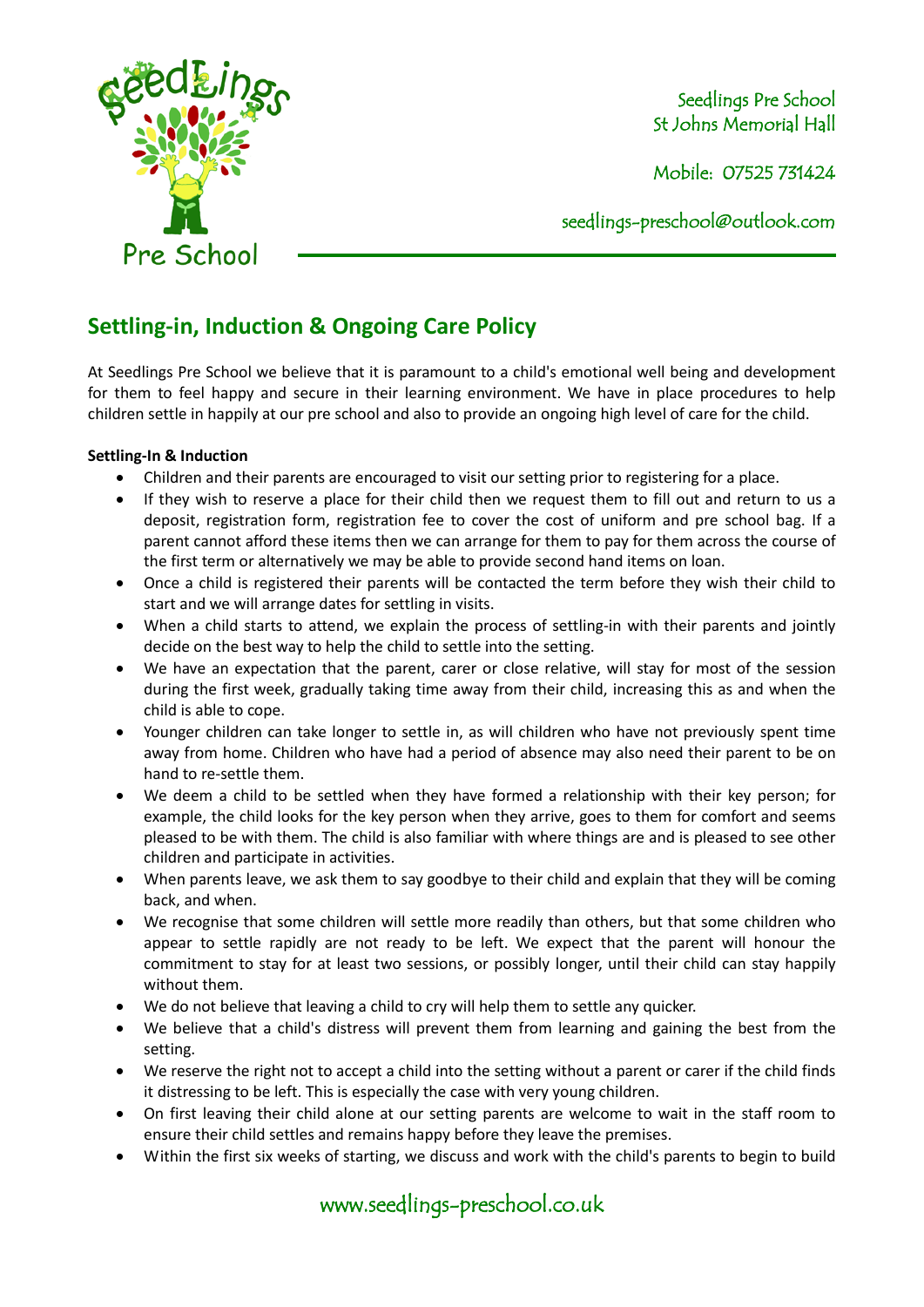

Seedlings Pre School St Johns Memorial Hall

Mobile: 07525 731424

seedlings[-preschool@outlook.com](mailto:preschool@outlook.com)

their child's record of achievement.

## **Ongoing Care & Key Person**

At Seedlings Pre School we aim to provide a high level ongoing care and development monitoring for all the children in our setting. We have procedures in place to ensure that we are aware of each child's level of development and can highlight if there are any areas of concern or where we can be supporting the child. This will be maintained by implementing the following:

- **Key Person System –** each child is assigned a key person. Their key person should:
	- Help the child become familiar with and settled in the setting
	- build a settled, secure, communicative and trusting relationship with the child and their parents and other carers
	- Monitor and understand the child's individual needs emotionally, physically and developmentally (see Learning Journey below
- **Observations & Planning** we monitor and support every child's learning and development while they are with us. This is maintained by:
	- regular observations of the child at play to highlight specific developmental abilities
	- Individual planning that is fluid and ongoing to support the development areas and child's interests that have been highlighted through the observations that are taken
	- General session planning that is linked to the overall needs and interests for the children within the setting
	- These are all compiled into a Learning Journey which will show the child's progress during their time at pre school
- **Development reviews –** a child's key person will write an initial progress check during their first term. They will then write a yearly summary of the child's progress and development every summer term. This report will include their progress generally and over each of the prime and specific outcomes
- **Liaison with parents –** to ensure a child feels safe and secure within the setting it is important to maintain a good flow of communication with their parents. We do this by:
	- daily interaction with parents at drop off and pick up times
	- online learning journey which allows parents to view their child's observations and contribute observations of their own
	- regular email of the upcoming topic planning that will be taking place in the setting over the coming weeks
	- regular newsletters which include notices, information and also a copy of our planning for the upcoming weeks
	- a Comments and Concerns book is set out daily for the parents to write in should they wish to
	- Termly parent consultations where we talk through their child's development and progress during the term – these are scheduled on a case by case basis at the parent's request